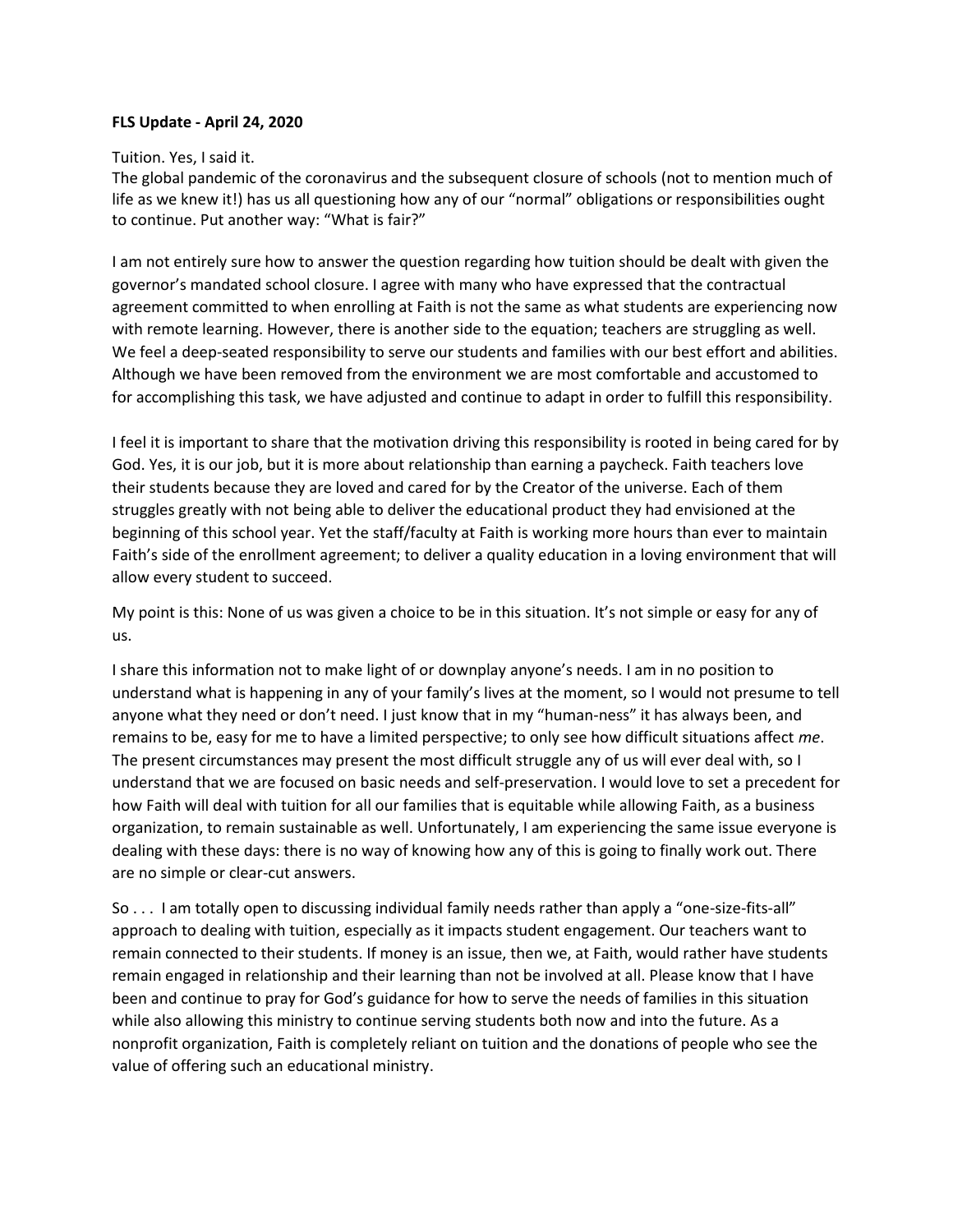The federal loan application Faith submitted to our bank is still in process. Many of you may know that the initial funding to support these loans was completely depleted in a short period of time. Congress approved more funding for these programs yesterday, so, although there is still hope to obtain this assistance, it is certainly not a guarantee that Faith will be granted such a loan. If this assistance is obtained, the Faith school board will discuss the possibility of granting tuition relief to families. To give such assistance in the equitable manner it must be offered is not possible with the number of unknown facets involved at this time.

Finally, I want to thank you, our Faith families. Your dedication and commitment to partnering with the staff and faculty at Faith ensures the continuation of your child's private school experience. Having our students, your children, know they are loved, cared for, and encouraged to stretch the potential God has gifted each of them with is the true value of such an experience.

I strongly believe this is the essence of why you enrolled your child(ren) at Faith. You wanted something public schools are not always able to provide. A connection beyond just knowledge or content. You wanted your child to have a context for knowledge; an understanding of *whose* they are and, as a result, what they will become.

God's Peace! Mr. Neumiller

*Up Next Week: The Issue of "Grading" during this closure.*

# **Faith Lutheran School Coronavirus updates**: (Please note new items are in red font.)

- FLS office hours will be Monday Friday; 9:00am to 1:00pm until further notice.
- The church is collecting items for the rummage sale which has been postponed until October. **All donations must be clean, sorted and in sellable condition**. Please bundle toys that belong together in zip lock bags. Items can be donated at the community center (gym building). It will be open Wednesdays from 11:00 – 3:00 until the *Stay Home Stay Safe* order is lifted. Contact **Becky** in the church office a[t churchoffice@faithcampus.org](mailto:churchoffice@faithcampus.org) with questions.
- The school auction scheduled for May 16, 2020 has been canceled. All donations received to date will be transferred to the May 15, 2021 auction. Please contact the school office at [flsoffice@faithcampus.org](mailto:flsoffice@faithcampus.org) with any questions pertaining to auction details.
- If you purchased lunches in March after the  $15<sup>th</sup>$ , please email the school office at [flsoffice@faithcampus.org](mailto:flsoffice@faithcampus.org) to let us know whether you would like a refund or would like to make a donation of that amount.
- Some of you may have placed an online order for spring pictures before school was closed. We contacted LifeTouch and they said, "All online orders for picture days that were canceled were issued refunds last month (March), in anticipation that this might happen." If you placed an order and did not receive a refund, please contact Patty Pio at [patty.pio@lifetouch.com.](mailto:patty.pio@lifetouch.com)
- Families experiencing financial hardship during this unprecedented school closure due to loss of income, please contact Mr. Neumiller.